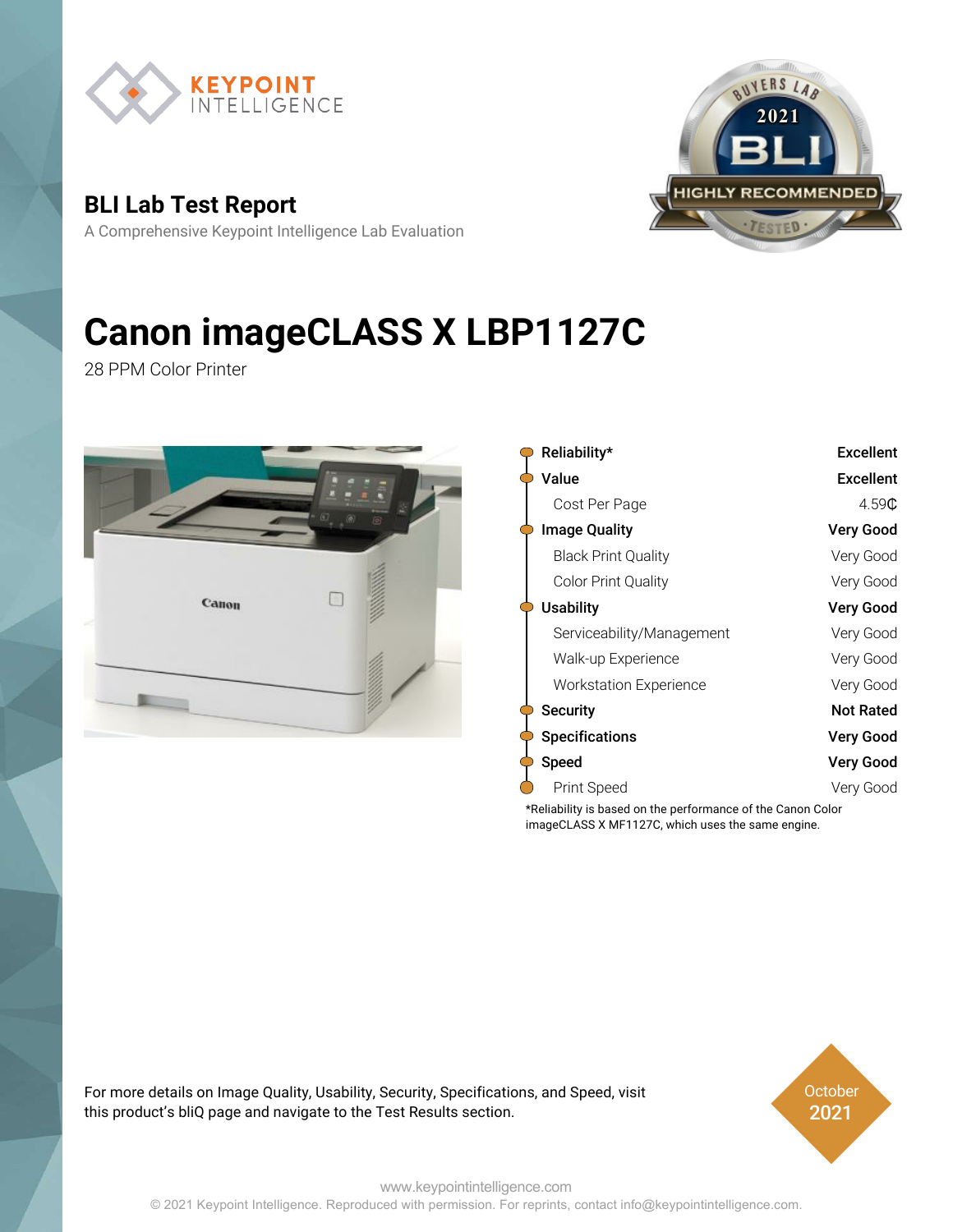

#### **OUR TAKE**

The Canon imageCLASS X LBP1127C proved to be an excellent choice and value for small workgroups, offering them flawless reliability, impressive usability, high-quality output, and a strong feature set for a significantly lower-than-average total cost of ownership compared to in-class models. The feature-rich printer is so easy to maintain and use, whether from its intuitive touchscreen interface or its well-organized print drivers. The touchscreen's Application Library allows users to create one-touch buttons for frequently used operations and access them right from the home screen. The print drivers also allow for the creation of one-touch shortcuts. When this strong user-friendliness is combined with the device's perfect reliability performance and fast speeds, small workgroups get a device that can be counted on to keep them productive. The device can also be counted on for high-quality output, producing crisp, clearly readable text, clean lines, a wide range of shades, and vibrant colors. Flexible mobile support makes it easy for users to stay productive even when they're away from their desks. The device also integrates with the Canon imageWARE Enterprise Management Console and uniFLOW, which offers administrators enterprise-level control over print costs and document security. All in all, this printer gives small workgroups a lot more for less. Keypoint Intelligence highly recommends the Canon imageCLASS X LBP1127C.

### SRP/Street Price \$1,295/INA Max Monthly Duty Cycle **INA** Manufacturer's Recommended Manufacturer's Recommended<br>Monthly Volume<br>Monthly Volume Rated Speed 28 ppm Std/Max Paper Source(s) 2/3 Std Paper Capacity **300** sheets Paper Weights 16-lb to 53-lb bond Bypass Capacity/Weights 50 sheets/16-lb to 53-lb bond Max Paper Capacity **850** sheets System Memory (Std/Max) 1 GB/1 GB HDD (Std/Max) None PDL/PCL POL FOR THE POLE POSTSCRIPT 3, UFR II Specs at the time of publication.

**Canon imageCLASS X LBP1127C Fast Facts**

TEST DURATION: Two months, including a 25,000-impression durability test.

Please visit www.buyerslab.com/bliQ for more information.

2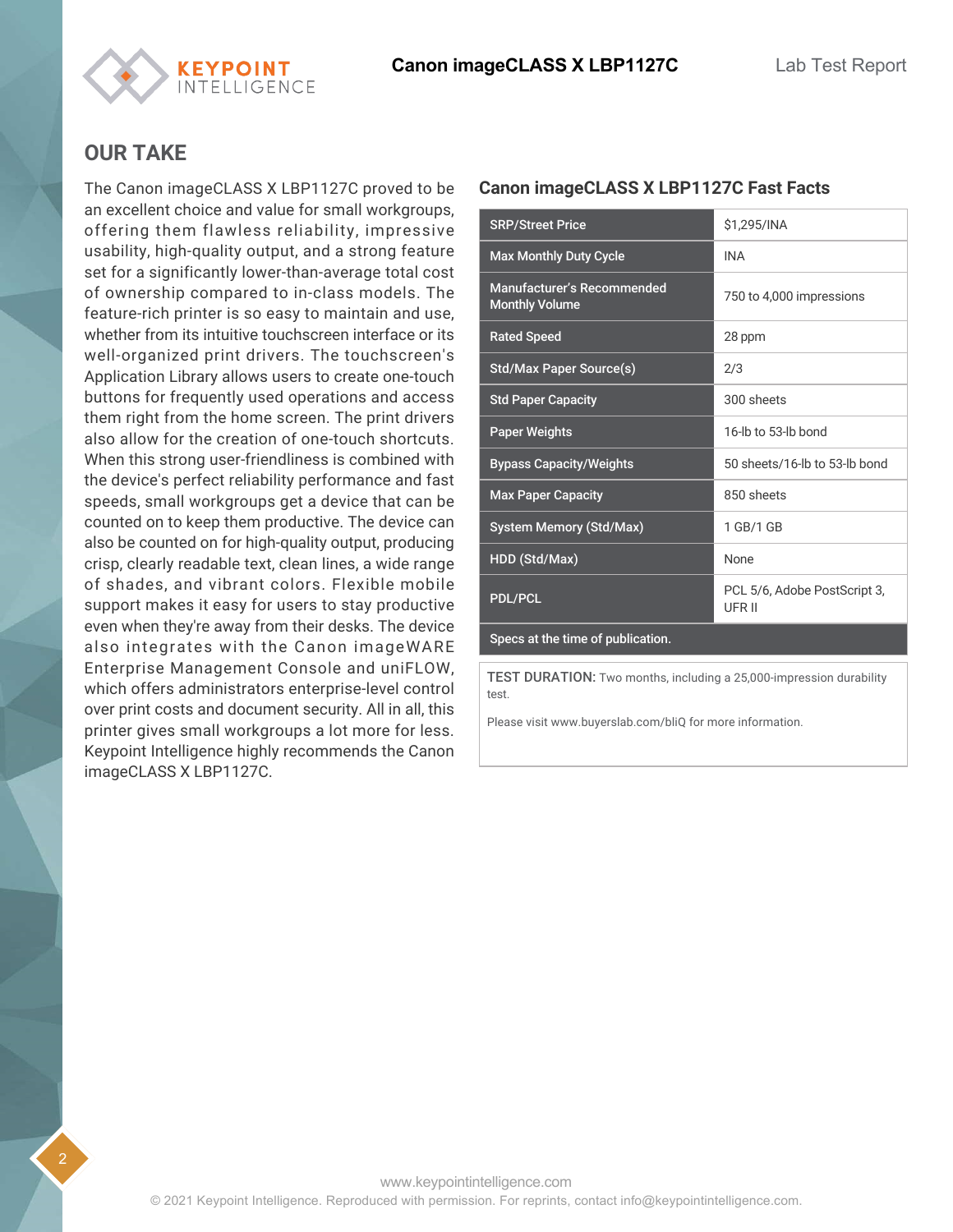

#### **BENEFITS**

- Flawless reliability, fast speeds in numerous tests, and impressive user-friendliness keep workgroups productive
- Excellent value proposition; standout performance and feature set for a significantly lower-than-average total cost of ownership compared to in-class models
- Highly intuitive touchscreen display and simple routine maintenance procedures, including extensive onscreen guidance, make walk-up tasks quick and easy to accomplish
- Workstation tasks are equally simple thanks to the well-designed, easy-to-navigate print drivers
- Both the print drivers and the touchscreen allow users to create one-touch shortcuts for frequently used operations, helping to further reduce downtime
- High-quality, professional-looking printouts, whether in black or color mode, should easily meet the needs of general office use
- Integration with Canon imageWARE Enterprise Management Console and uniFLOW gives administrators an impressive level of control over device management, print costs, and document security
- Support for a broad range of mobile apps makes printing on the go easy and convenient

#### **ADVANTAGES**

- Fast speeds in numerous tests
- Above average memory capacity
- Above average media weight support through both the drawers and bypass

#### **LIMITATIONS**

■ Users must be proactive to check device status from their workstations, as this information is only available in the embedded web utility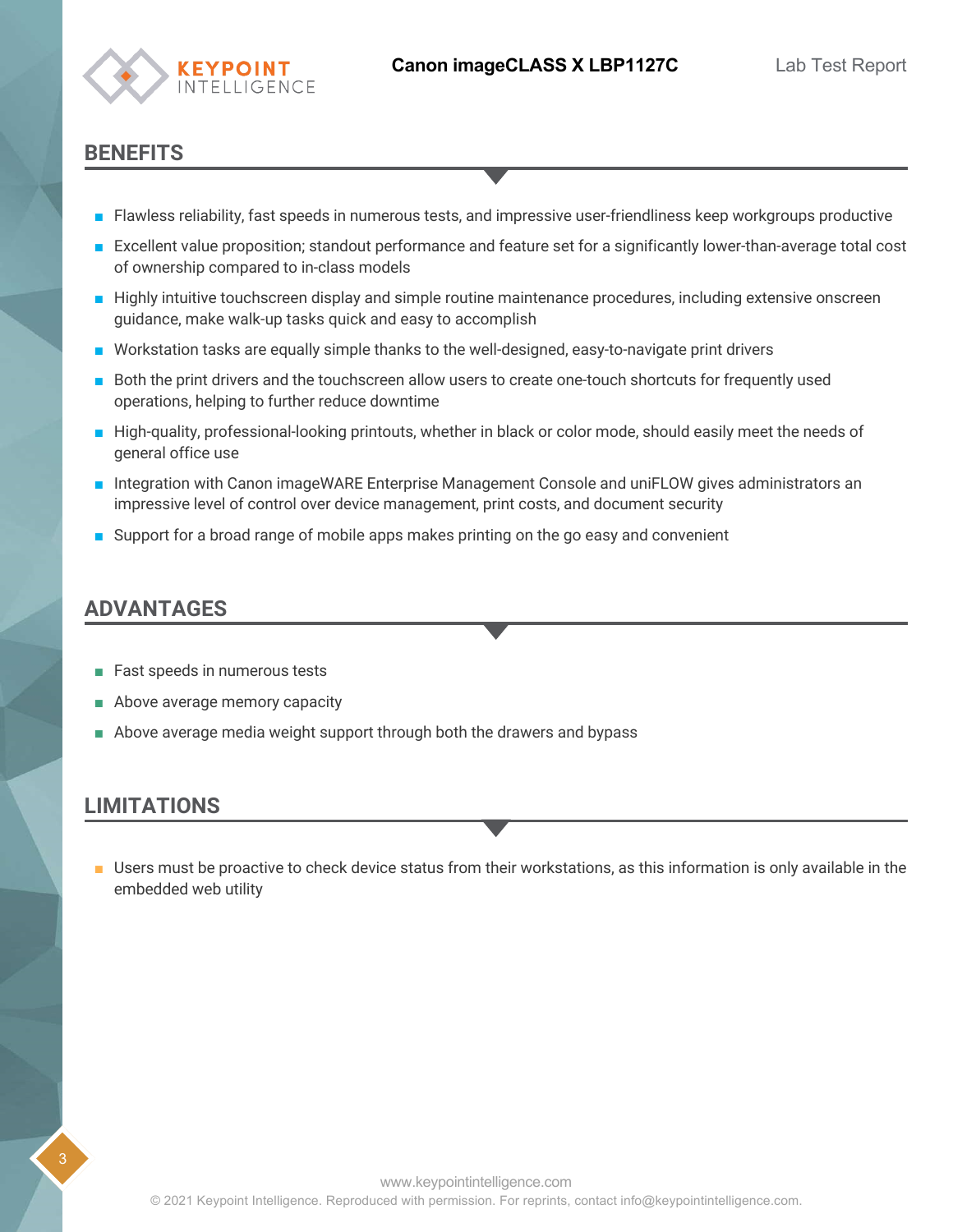

#### <span id="page-3-0"></span>**RELIABILITY**

EXCELLENT

This model is based on an engine that completed a 25,000-impression reliability test with no misfeeds recorded ■ and no service calls required.

| Impressions Printed  | 25,000 impressions |
|----------------------|--------------------|
| <b>Misfeeds</b>      | U                  |
| Misfeed Rate         | Not applicable     |
| <b>Service Calls</b> |                    |

#### <span id="page-3-1"></span>**VALUE**

4

EXCELLENT

■ While upfront cost is competitive, cost per page and total cost of ownership are notably lower than the average of models in this class, making for an excellent value proposition.

#### Tested Supplies Cost Per Page (in US Cents)

|                     | Color | <b>Black</b> | Average             | <b>Total Supplies CPP</b> |
|---------------------|-------|--------------|---------------------|---------------------------|
| <b>Tested Model</b> | 4.59C | 1.25C        | 1.15C               | 4.59C                     |
|                     |       |              | Competitive Average | 6.77C                     |

CPP is based on the manufacturer's declared yield (in accordance with ISO/IEC 19798 for color laser, 24711 for color ink, 19752 for black) and estimated street pricing for the cartridges. For color devices, average CPP assumes 50% of the pages printed are in black and 50% are in color. Total supplies CPP takes into account the rated yield and pricing for other consumables (starter cartridges, drums, developer units, waste containers, etc.) and is based on the total number of supplies and maintenance parts that would be required over 36 months (assuming 2,375 pages per month).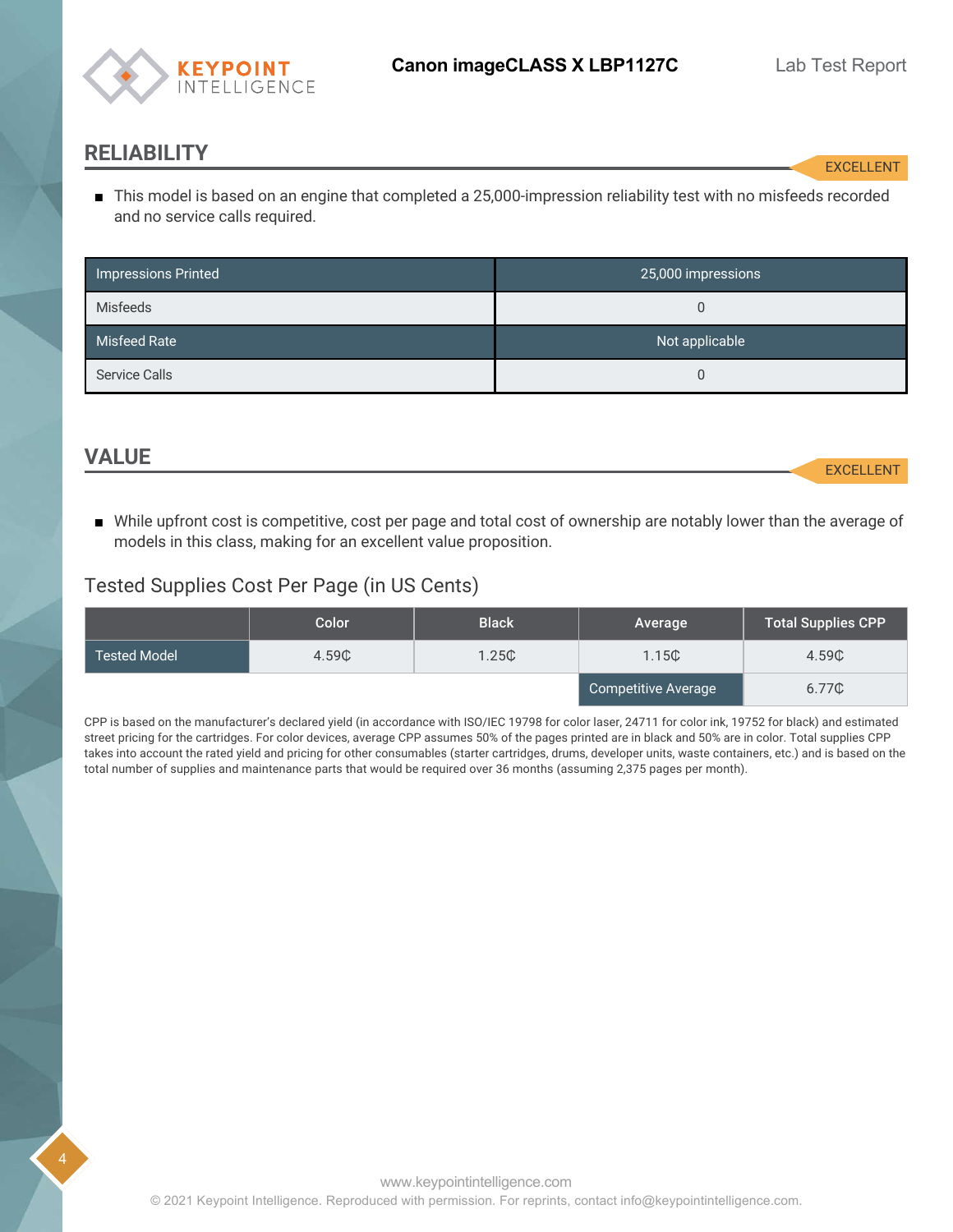

#### 36-Month Lifecycle TCO Analysis



Values are in U.S. dollars. The pricing included in this TCO is provided from the manufacturer/distributor or obtained from the reseller websites at the time of publication (pricing may vary in other regions or at a later date). TCO includes total supplies CPP, plus the purchase price of the device multiplied out over 36 months, at stated monthly volumes. Costs for paper, power, and maintenance contracts aren't included in Keypoint Intelligence's pricing. Actual costs may vary based on a number of factors, including run lengths, page coverage, and percentage of color pages output. TCO information is intended to be used as a comparative price estimate and may not represent the prevailing price of the unit, accessories, and supplies/consumables in a particular location on any particular day.

5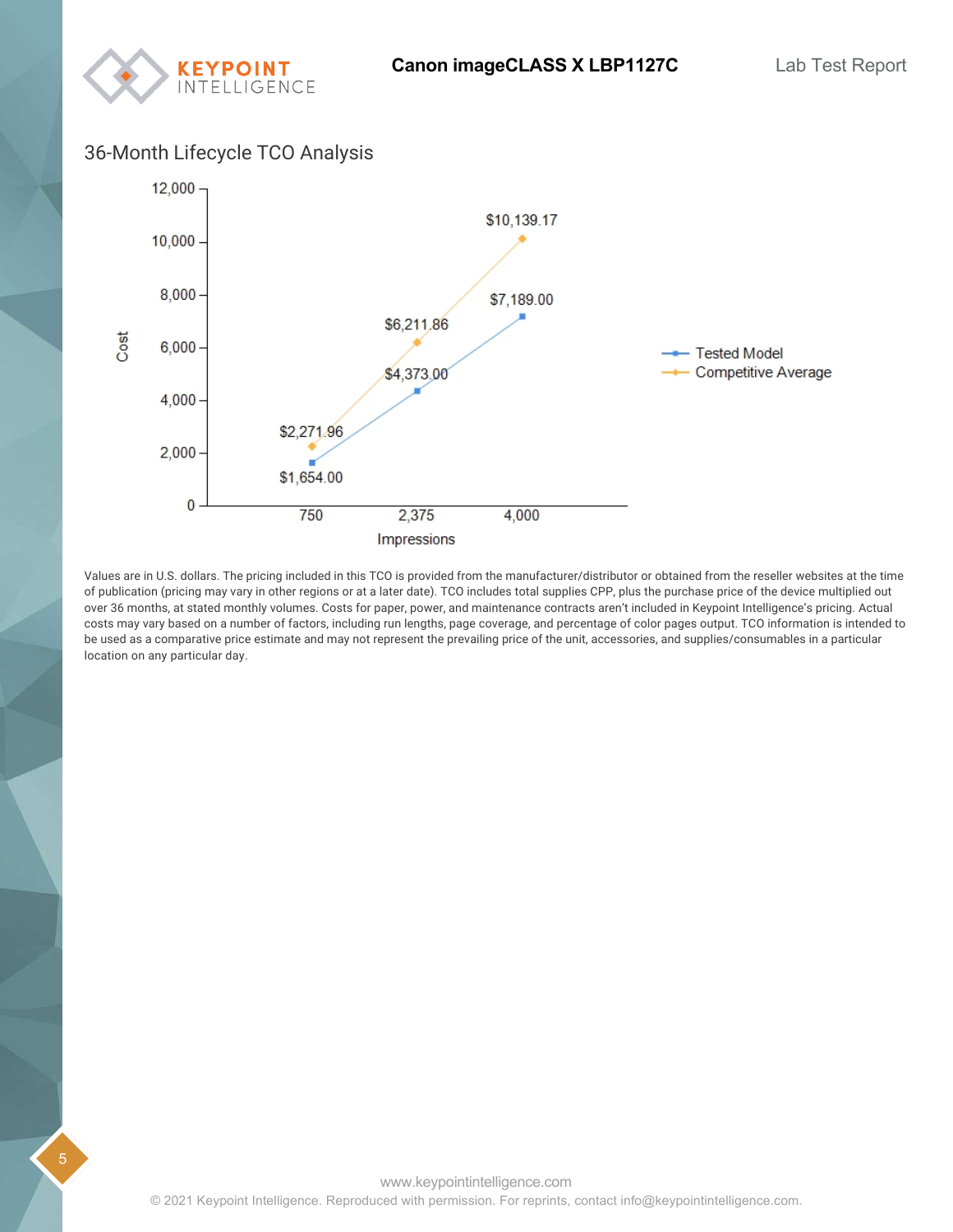

#### Estimated User Interventions (Over 36 Months)



User interventions are calculated based on manufacturer's rated toner or ink yields (in accordance with ISO/IEC 19798 for color laser/24711 for color ink/19752 for black, as well as the manufacturer's rated yields for other consumables (drums, developer units, waste containers, etc.). Keypoint Intelligence calculates the total number of supplies and maintenance parts that would be required over 36 months (assuming 2,375 pages per month). Each individual cartridge or other consumable is counted as one intervention. Paper supply replenishments aren't included in Keypoint Intelligence's calculations. Depicted scenario is for illustrative purposes only. The actual number of interventions over three years will vary based on a number of factors, including (but not limited to) page coverage, run lengths, usage patterns, periods of inactivity, and calibrations performed.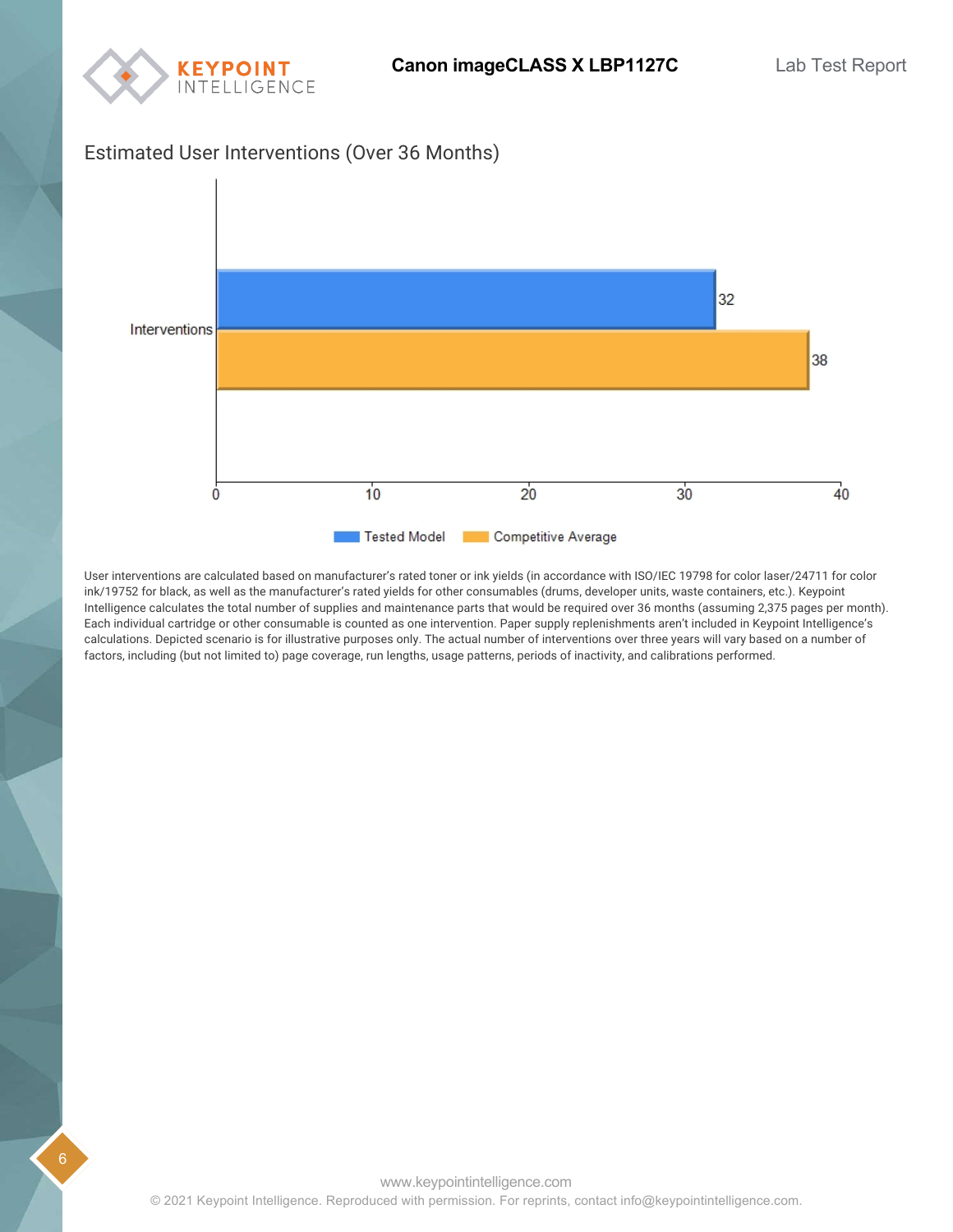

#### **SUPPORTING TEST DATA**

**Environment:** Keypoint Intelligence's US lab is powered by dedicated circuits and monitored by two Extech humidity/temperature dataloggers, which ensure that typical office conditions are maintained.

**Equipment:** Dedicated test network in the US, consisting of Windows 2012, 2016, and 2019 servers; lab workstations that support Windows 7, 8, and 10 operating systems (virtual machine capability to allow support for Mac and legacy MS Windows operating systems); a Yokogawa power meter; 10/100/1000BaseTX network switches; and CAT5e/6 cabling.

**Duration:** Two months, a portion of which consists of a durability test where the product is run at half the manufacturer-rated maximum monthly volume, with 75% of the test volume comprised of print jobs and 25% comprised of copy jobs. Daily test usage is designed to replicate real-world use over an eight-hour workday and includes a mix of various-size documents; simplex and duplex modes; short, medium, and long run lengths; and on/off cycles, throughout the day.

**Procedures:** Testing includes proprietary and industry-standard test procedures and documents. The reliability test is conducted using Boise, NORPAC, and The Navigator Company paper in the US and Mondi paper in the UK. In both labs, 30% of the paper is recycled.

**Configuration:** Canon imageCLASS X LBP1127C base unit. Reliability is based on the performance of the Canon Color imageCLASS X MF1127C, which uses the same engine.

**Competitive Average Model Group:** "Competitive" is defined as comparably equipped models that support the same maximum paper size as the tested model, in the same speed range (+/-5 ppm), with a similar duty cycle and target market. Tested speed performance is compared to competitive devices in the speed range tested to date. For all other sections that have data analysis, comparisons are made against competitive devices in the speed range.

**Note:** This report is based on testing one representative test sample at a specific point in time. Keypoint Intelligence is not responsible for differences in performance that may be the result of lot-to-lot variation, changes in production and machine modifications implemented by the manufacturer, service issues, or any other reason beyond Keypoint Intelligence's control. Test unit serial #: 1111.

**About Keypoint Intelligence:** For 60 years, clients in the digital imaging industry have relied on Keypoint Intelligence for independent hands-on testing, lab data, and extensive market research to drive their product and sales success. Keypoint Intelligence has been recognized as the industry's most trusted resource for unbiased information, analysis, and awards due to decades of analyst experience. Customers have harnessed this mission-critical knowledge for strategic decision-making, daily sales enablement, and operational excellence to improve business goals and increase bottom lines. With a central focus on clients, Keypoint Intelligence continues to evolve as the industry changes by expanding offerings and updating methods, while intimately understanding and serving manufacturers', channels', and their customers' transformation in the digital printing and imaging sector.

7